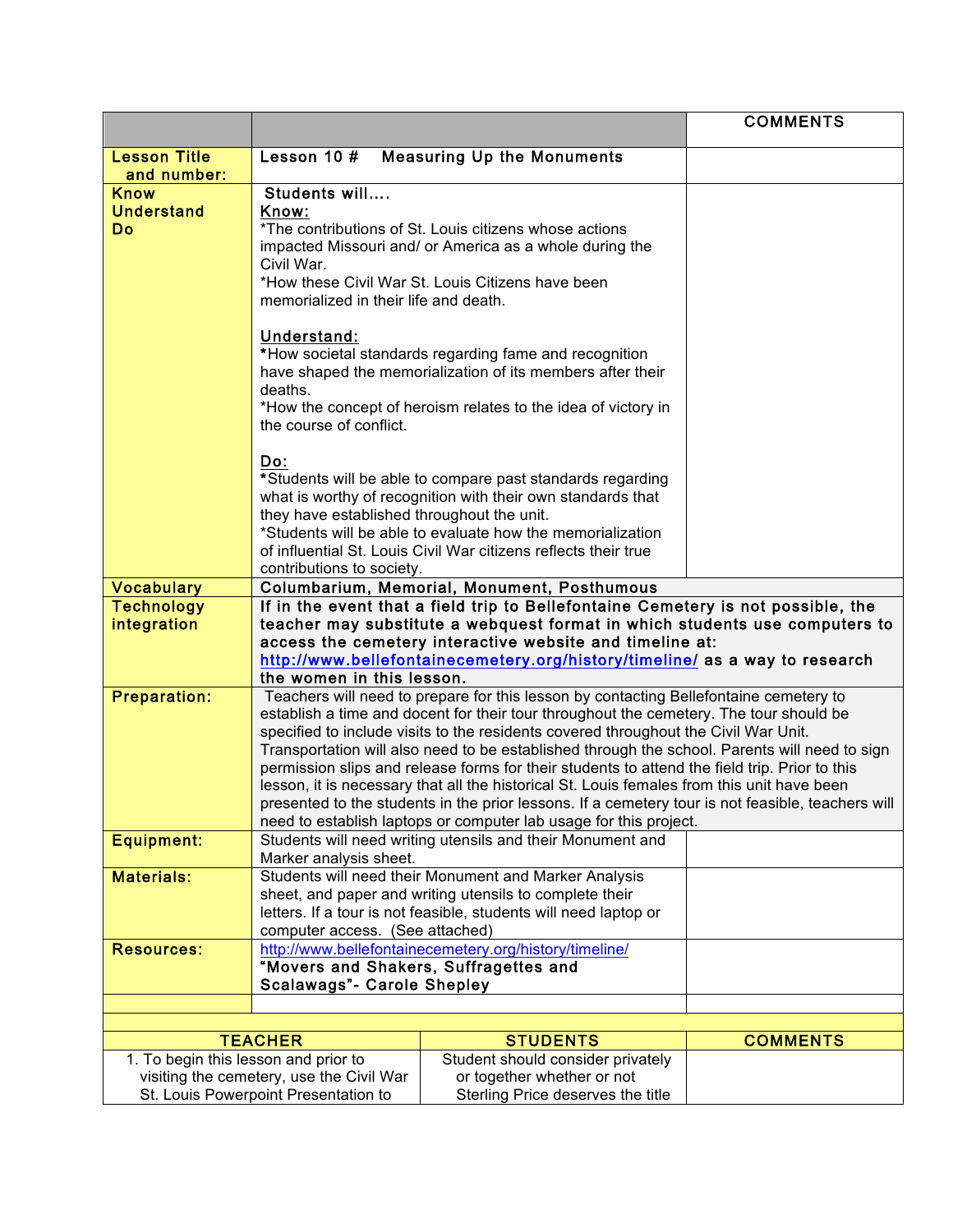| provide students with the background<br>of General Sterling Price. After<br>students have learned of the rise and                                                                                                                                                                                                                                           | of a Civil War "hero" even<br>though he was not on the<br>winning side of the conflict.                                                                                                                                                                                                                         |  |
|-------------------------------------------------------------------------------------------------------------------------------------------------------------------------------------------------------------------------------------------------------------------------------------------------------------------------------------------------------------|-----------------------------------------------------------------------------------------------------------------------------------------------------------------------------------------------------------------------------------------------------------------------------------------------------------------|--|
| fall of General Price, the teacher<br>should ask students to consider<br>whether or not Sterling Price should be                                                                                                                                                                                                                                            |                                                                                                                                                                                                                                                                                                                 |  |
| considered a Civil War hero, even<br>though he was not on the winning side                                                                                                                                                                                                                                                                                  |                                                                                                                                                                                                                                                                                                                 |  |
| of the war.                                                                                                                                                                                                                                                                                                                                                 |                                                                                                                                                                                                                                                                                                                 |  |
| 2. After students have had a moment to<br>discuss their ideas, the teacher should<br>ask students what monument they feel<br>Sterling Price should have to honor his<br>memory. Provide students with a<br>moment to sketch their ideas either<br>verbally or in picture form on their<br>paper/notes.                                                      | Students should consider how<br>they feel Sterling Price should<br>be remembered through his<br>monument.                                                                                                                                                                                                       |  |
| 3. Use a smartboard or class white board<br>to sketch out ideas as students provide<br>their suggestions for a monument.<br>After students have finished providing<br>their ideas, ask students to consider as                                                                                                                                              |                                                                                                                                                                                                                                                                                                                 |  |
| a class, why humans choose to honor<br>our deceased citizens the way we do?<br>Why do we build huge monuments?<br>What should determine the size and<br>design of a monument?                                                                                                                                                                               |                                                                                                                                                                                                                                                                                                                 |  |
| 4. After reviewing with the students, the<br>teacher will present each student with<br>a Monument and Marker Analysis<br>Sheet. Students will be instructed to<br>begin only the first part of this sheet in<br>which they will theorize what type of<br>monument they feel each person<br>studied in this unit should receive and<br>why.                  | Students will use their Monument<br>and Marker analysis sheet to<br>theorize and develop what<br>makers or monuments they<br>visualize for each person<br>studied in this unit.                                                                                                                                 |  |
| 5. After students have completed the<br>prediction portion of their monument<br>analysis, teachers will take students to<br>Bellefontaine cemetery to observe the<br>actual markers created for each citizen.<br>If a field trip is not available, the<br>teacher will use the cemetery website<br>to provide visuals of the monuments for<br>the students. | Students will travel through the<br>cemetery in pairs or through the<br>cemetery website to analyze<br>the markers that have been<br>built to memorialize the citizens.<br>they have studied. As they<br>observe the monuments, they<br>will reflect upon them in the<br>monument and marker analysis<br>sheet. |  |
| 6. Upon returning to the classroom, the<br>teacher should lead a class discussion<br>regarding student findings at the<br>cemetery. Possible class discussions<br>can include:<br>What marker were you most<br>$\bullet$<br>surprised about?<br>Which marker do you feel did the<br>$\bullet$<br>best job of honoring the                                   |                                                                                                                                                                                                                                                                                                                 |  |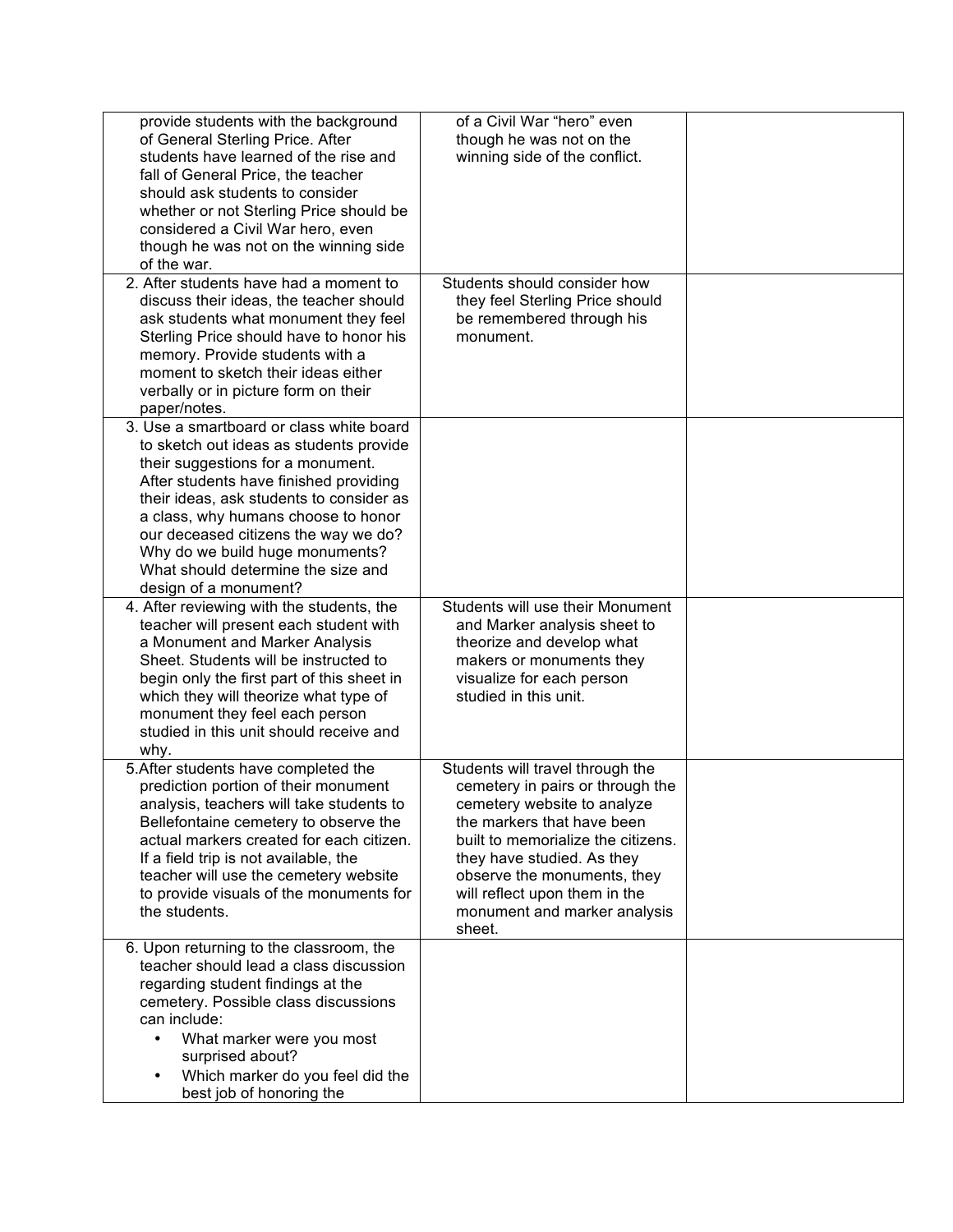| contributions of a particular<br>citizen?<br>What would you change about<br>$\bullet$<br>one monument if you had the<br>opportunity?                                                                                                                                             |  |
|----------------------------------------------------------------------------------------------------------------------------------------------------------------------------------------------------------------------------------------------------------------------------------|--|
| 7. After students have had a chance to<br>view and analyze the existing markers,<br>the teacher will instruct students to<br>complete the performance task for this<br>unit based on their observation and<br>analysis of the markers in existence at<br>Bellefontaine Cemetery. |  |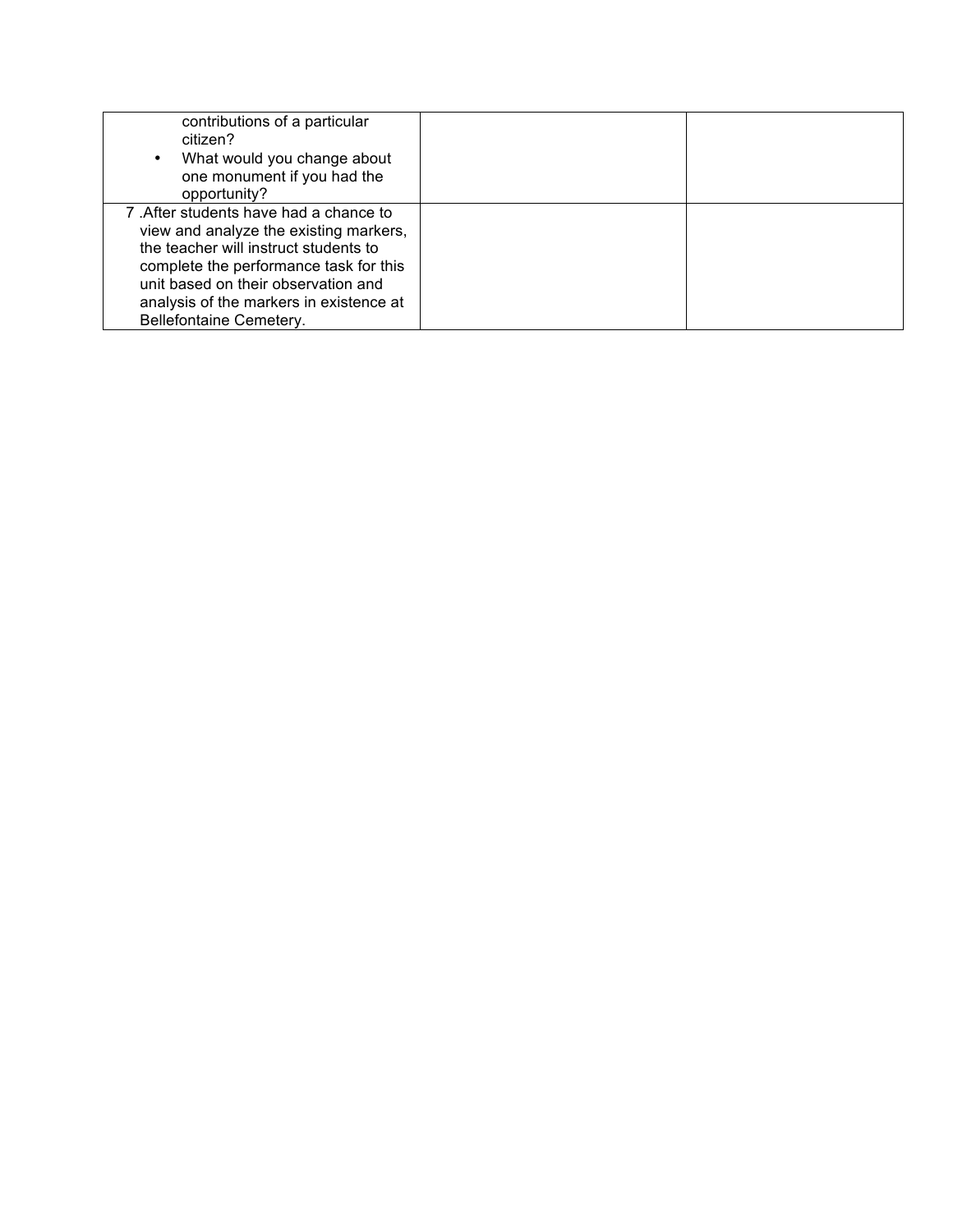

## Step I: Develop Your Designs

Directions: Imagine that you have been named as chief engineer for Bellefontaine Cemetery. Your task is to design brief sketch for a monument that YOU feel is fitting for the accomplishments and actions of each person we have studied. You can choose to either describe your monument design in written format or draw an illustration. You will also need to provide a brief rationale for why you chose that design for each woman.

| Citizen      | Monument You Would Design | Why do you picture this for him/ |
|--------------|---------------------------|----------------------------------|
|              |                           | her?                             |
| General      |                           |                                  |
| Sterling     |                           |                                  |
| Price        |                           |                                  |
|              |                           |                                  |
|              |                           |                                  |
|              |                           |                                  |
|              |                           |                                  |
| Attorney     |                           |                                  |
| General      |                           |                                  |
| Edward       |                           |                                  |
| <b>Bates</b> |                           |                                  |
|              |                           |                                  |
|              |                           |                                  |
|              |                           |                                  |
|              |                           |                                  |
| Governor     |                           |                                  |
| Hamilton     |                           |                                  |
| Gamble       |                           |                                  |
|              |                           |                                  |
|              |                           |                                  |
|              |                           |                                  |
|              |                           |                                  |
| James        |                           |                                  |
| Buchannan    |                           |                                  |
| Eads         |                           |                                  |
|              |                           |                                  |
|              |                           |                                  |
|              |                           |                                  |
|              |                           |                                  |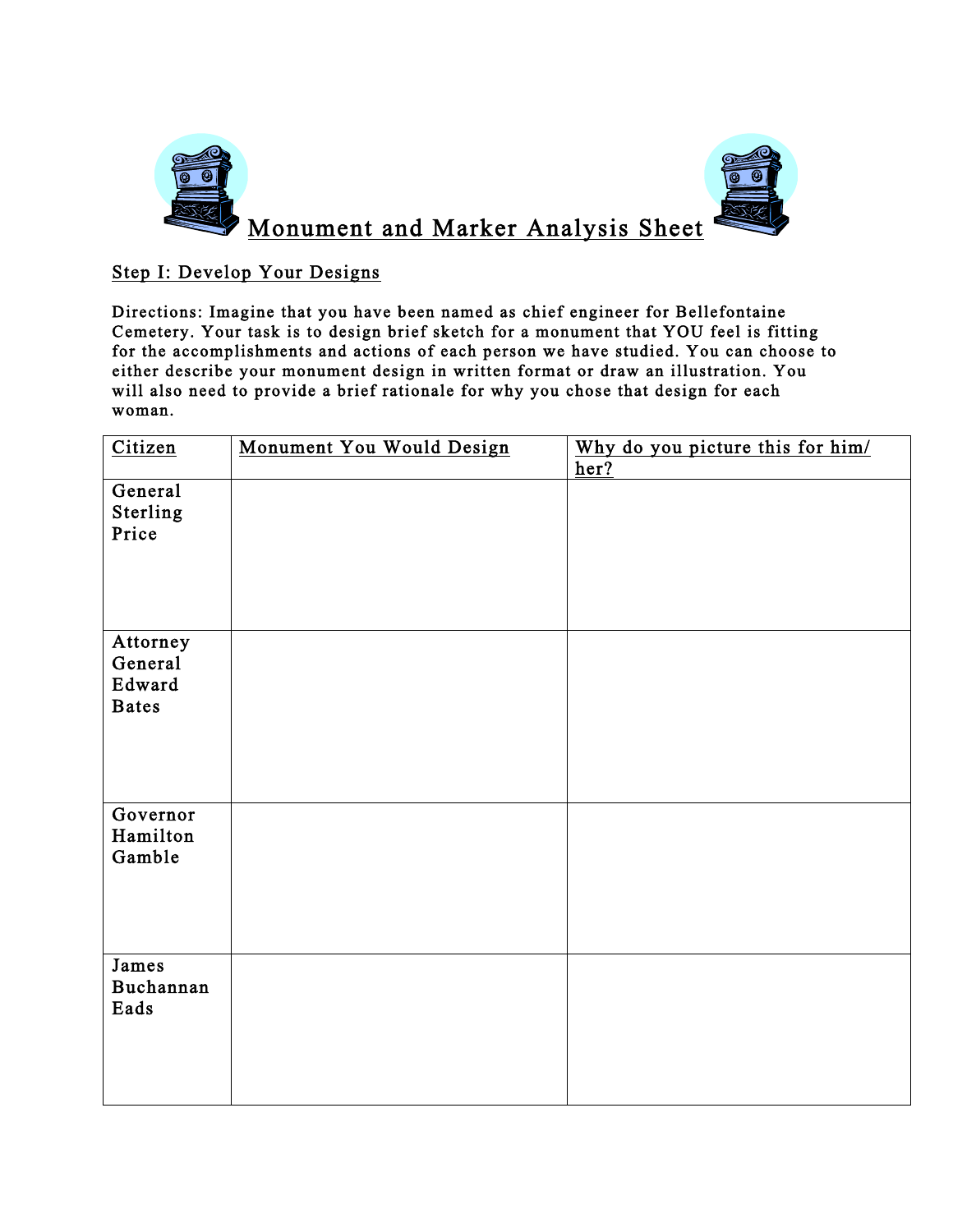| James Love |  |
|------------|--|
|            |  |
|            |  |
|            |  |
|            |  |
|            |  |
|            |  |
|            |  |
|            |  |
|            |  |
| James      |  |
| Yeatman    |  |
|            |  |
|            |  |
|            |  |
|            |  |
|            |  |
|            |  |
|            |  |
| William    |  |
|            |  |
| Greenleaf  |  |
| Eliot      |  |
|            |  |
|            |  |
|            |  |
|            |  |
|            |  |
|            |  |
| Adeline    |  |
| Couzins    |  |
|            |  |
|            |  |
|            |  |
|            |  |
|            |  |
|            |  |
|            |  |
|            |  |
| Francis    |  |
| Minor      |  |
|            |  |
|            |  |
|            |  |
|            |  |
|            |  |
|            |  |
|            |  |
|            |  |
|            |  |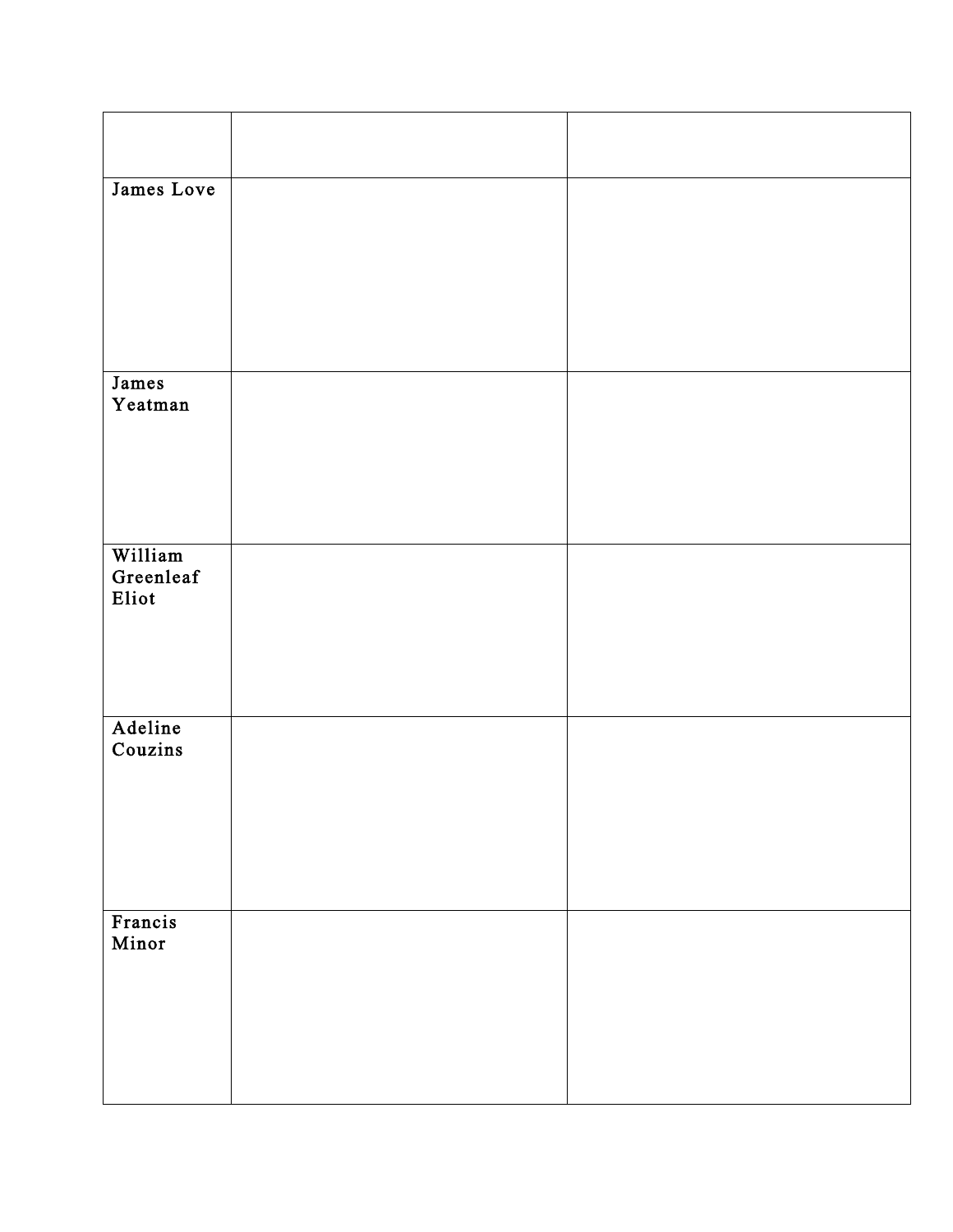## Step II: Analyzing the Actual Architecture

After you have developed what YOU think each woman deserves for a monument, evaluate each actual marker as you travel around the cemetery.

| Citizen             | Is this monument what you expected | If you were chief engineer of this  |
|---------------------|------------------------------------|-------------------------------------|
|                     | for this person? Explain your      | cemetery, how would you change this |
|                     | reasoning. For example, "I thought | monument or would you? Explain      |
|                     | this onument would                 | your reasoning?                     |
|                     | bebutbecause"                      |                                     |
| General             |                                    |                                     |
| Sterling            |                                    |                                     |
| Price               |                                    |                                     |
|                     |                                    |                                     |
|                     |                                    |                                     |
|                     |                                    |                                     |
|                     |                                    |                                     |
|                     |                                    |                                     |
| Attorney<br>General |                                    |                                     |
| Edward              |                                    |                                     |
|                     |                                    |                                     |
| <b>Bates</b>        |                                    |                                     |
|                     |                                    |                                     |
|                     |                                    |                                     |
|                     |                                    |                                     |
|                     |                                    |                                     |
| Governor            |                                    |                                     |
| Hamilton            |                                    |                                     |
| Gamble              |                                    |                                     |
|                     |                                    |                                     |
|                     |                                    |                                     |
|                     |                                    |                                     |
|                     |                                    |                                     |
|                     |                                    |                                     |
| James               |                                    |                                     |
| Buchannan           |                                    |                                     |
| Eads                |                                    |                                     |
|                     |                                    |                                     |
|                     |                                    |                                     |
|                     |                                    |                                     |
|                     |                                    |                                     |
|                     |                                    |                                     |
| James Love          |                                    |                                     |
|                     |                                    |                                     |
|                     |                                    |                                     |
|                     |                                    |                                     |